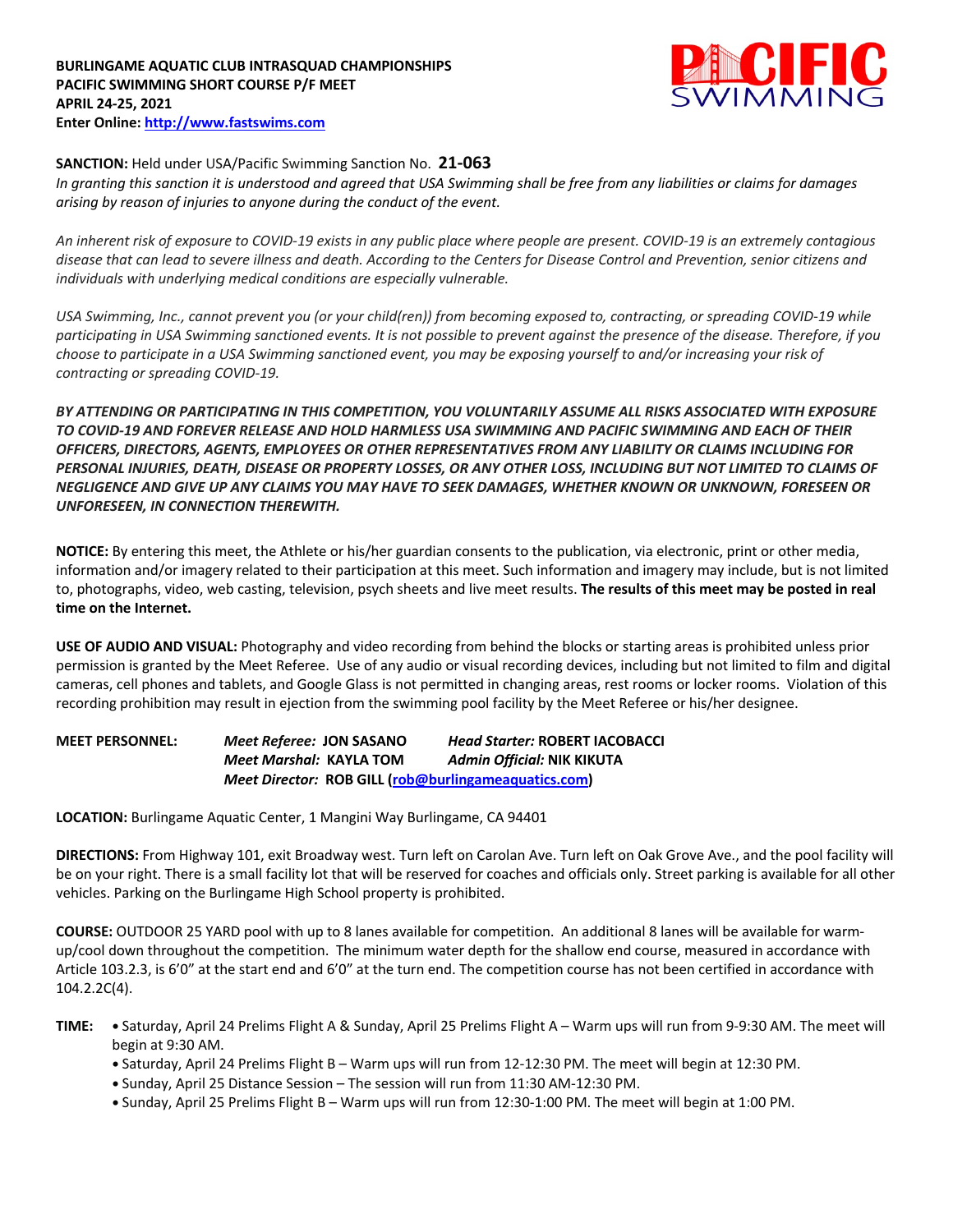**•** Saturday, April 24 Finals and Sunday, April 25 Finals – Warm ups will run from 5:00-5:30 PM. The meet will begin at 5:30 PM.

**RULES: •** Current USA and Pacific Swimming rules and warm-up procedures will govern the meet. A copy of these procedures will be posted at the Clerk-of-Course and emailed out in advance.

• All applicable adults participating in or associated with this meet, acknowledge that they are subject to the provisions of the USA Swimming Minor Athlete Abuse Prevention Policy ("MAAPP"), and that they understand that compliance with the MAAPP policy is a condition of participation in the conduct of this competition.

• All events will swim fast to slow.

- Athletes may compete in **3** events per session (Exception: athletes may compete in 1 event in the distance session).
- All Athletes ages 12 and under should complete competition within four (4) hours.

• Entries will be accepted until the number of splashes exceeds the estimated timeline, per the "Four-Hour Rule," based on the Athletes age and gender, or when the number of entered athletes reaches capacity per facility/local health restrictions. **•** If local conditions warrant it the Meet Referee, with the concurrence of the Meet Director, may require a mandatory

scratch down. Immediate cash refunds will be made for any mandatory scratches.

**•** The local facilities guidelines, restrictions and interpretation of the local public health guidelines shall be followed at this meet.

**•** This is a qualifying meet. Athletes 14 & under must have achieved at least one USA Swimming single age A time for their respective age. Athletes 15 years and older must have achieved at least one Pacific Swimming Senior 2 time.

• This is a trials – finals format meet. The top 6 girls and boys from each prelim event (results from Flight A and Flight B combined) will swim in a finals event in the finals session each day. (Exception: the distance events and the 100 IM, 50 fly, 50 back and 50 breast will be swum as timed finals only).

• All Coaches and Officials must wear their USA Swimming membership cards in a visible manner.

• Prelims will be divided into Flight A and Flight B. Athletes assigned to Flight A must have achieved one of the Flight A time standards.

3 FW

|          | <b>Flight A Time Standard</b> |             | WZ Cut   |
|----------|-------------------------------|-------------|----------|
| Girls    | Event                         | <b>Boys</b> | 15-18 FV |
| 26.09    | 50 Free                       | 23.59       |          |
| 56.49    | 100 Free                      | 50.99       |          |
| 2:01.89  | 200 Free                      | 1:51.99     |          |
| 5:27.49  | <b>500 Free</b>               | 5:05.59     |          |
| 11:21.19 | 1000 Free                     | 10:34.99    |          |
| 18:57.79 | 1650 Free                     | 17:44.09    |          |
| 1:01.99  | 100 Back                      | 56.19       |          |
| 2:14.79  | 200 Back                      | 2:03.09     |          |
| 1:11.39  | 100 Breast                    | 1:05.59     |          |
| 2:34.59  | 200 Breast                    | 2:22.59     |          |
| 1:01.89  | 100 Fly                       | 56.69       |          |
| 2:16.99  | 200 Fly                       | 2:04.59     |          |
| 2:16.69  | 200 IM                        | 2:05.29     |          |
| 4:51.89  | 400 IM                        | 4:31.09     |          |

**ATTENTION HIGH SCHOOL ATHLETES:** If you are a high school athlete in season, you need to be Unattached from this meet. It is the athlete's responsibility to be Unattached from this meet. You can un-attach at the meet if necessary. This does not apply to athletes swimming under the rules of the Nevada Interscholastic Activities Association (NIAA).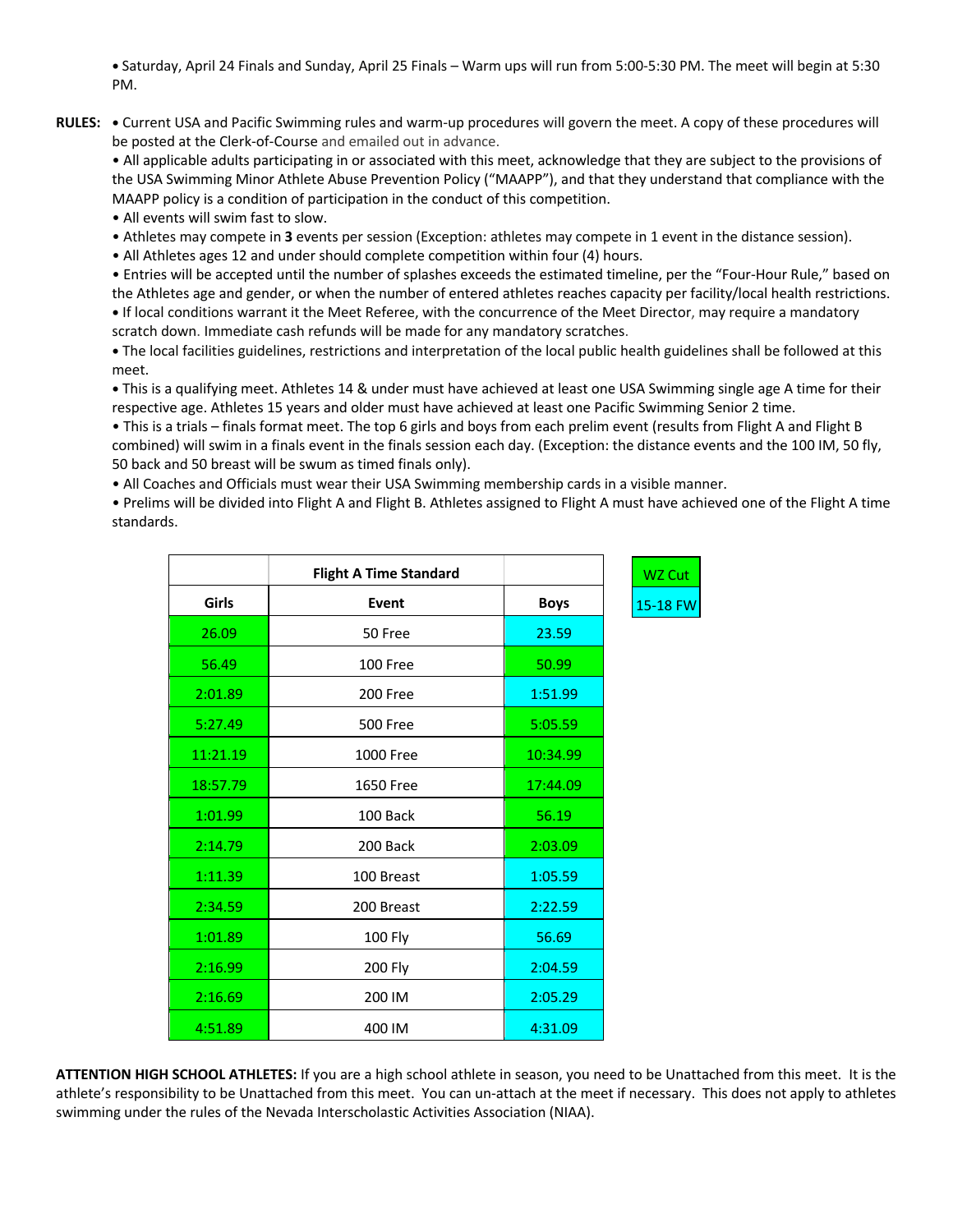**UNACCOMPANIED ATHLETES:** Any USA Swimming Athlete-Member competing at the meet must be accompanied by a USA Swimming Member-Coach for the purposes of Athlete supervision during warm-up, competition and warm-down. If a Coach-Member of the Athlete's USA Swimming Club does not attend the meet to serve in said supervisory capacity, it is the responsibility of the Athlete or the Athlete's legal guardian to arrange for supervision by a USA Swimming Member-Coach. The Meet Director or Meet Referee may assist the Athlete in making arrangements for such supervision; however, it is recommended that such arrangements be made in advance of the meet by the Athlete's USA Swimming Club Member-Coach.

**RACING STARTS:** Athletes must be certified by a USA Swimming member-coach as being proficient in performing a racing start or must start the race in the water. It is the responsibility of the Athlete or the Athlete's legal guardian to ensure compliance with this requirement.

**RESTRICTIONS:** • Smoking and the use of other tobacco products is prohibited on the pool deck, in the locker rooms, in spectator seating, on standing areas and in all areas used by Athletes, during the meet and during warm-up periods.

- Sale and use of alcoholic beverages is prohibited in all areas of the meet venue.
- No glass containers are allowed in the meet venue.
- No propane heater is permitted except for snack bar/meet operations.
- All shelters must be properly secured.
- Deck Changes are prohibited.

• Destructive devices, to include but not limited to, explosive devices and equipment, firearms (open or concealed), blades, knives, mace, stun guns and blunt objects are strictly prohibited in the swimming facility and its surrounding areas. If observed, the Meet Referee or his/her designee may ask that these devices be stored safely away from the public or removed from the facility. Noncompliance may result in the reporting to law enforcement authorities and ejection from the facility. Law enforcement officers (LEO) are exempt per applicable laws.

• Operation of a drone, or any other flying apparatus, is prohibited over the venue (pools, Athlete/Coach areas, Spectator areas and open ceiling locker rooms) any time Athletes, Coaches, Officials and/or Spectators are present.

**ELIGIBILITY:** • Athletes must be current members of USA Swimming and enter their name and registration number on the meet entry card as they are shown on their Registration Card. If this is not done, it may be difficult to match the Athlete with the registration and times database. The meet host will check all Athlete registrations against the SWIMS database and if not found to be registered, the Meet Director shall accept the registration at the meet (a \$10 surcharge will be added to the regular registration fee). Duplicate registrations will be refunded by mail.

• Meet is open only to qualified athletes registered with **Burlingame Aquatic Club**. Athletes who are unattached but participating with **Burlingame Aquatic Club** are eligible to compete.

**•** This is a qualifying meet. Athletes 14 & under must have achieved at least one USA Swimming single age A time for their respective age. Athletes 15 years and older must have achieved at least one Pacific Swimming Senior 2 time standard.

- Entries with **"NO TIME" will NOT be ACCEPTED**.
- Disabled Athletes are welcome to attend this meet and should contact the Meet Director or Meet Referee regarding any special accommodations on entry times and seeding per Pacific Swimming policy.
- Athletes 19 years of age and over may compete in the meet.
- The Athlete's age will be the age of the Athlete on the first day of the meet.

**ENTRY FEES:** Each athlete shall be charged a flat fee of **\$85** for the meet. Entries will be rejected if payment is not sent at time of request. No refunds will be made, except mandatory scratch downs.

**ONLINE ENTRIES:** To enter online go to **www.fastswims.com** to receive an immediate entry confirmation. This method requires payment by credit card. FastSwims charges a processing fee for this service, 6.5% of the total Entry Fees plus \$0.75 per transaction, regardless of number of Athletes. Please note that the processing fee is a separate fee from the Entry Fees. If you do not wish to pay the processing fee, enter the meet using a mail entry. Entering online is a convenience, is completely voluntary, and is in no way required or expected of an Athlete by Pacific Swimming. Online entries will be accepted through April 16, 2021 for invited athletes only.

**MAILED OR HAND DELIVERED ENTRIES**: Entries must be on the attached consolidated entry form. Forms must be filled out completely and printed clearly with Athlete's best time. Entries must be hand delivered by 6:30 PM on **April 16, 2021** to Coach Ben or Coach Kayla. No late entries will be accepted. Requests for confirmation of receipt of entries should include a self-addressed envelope.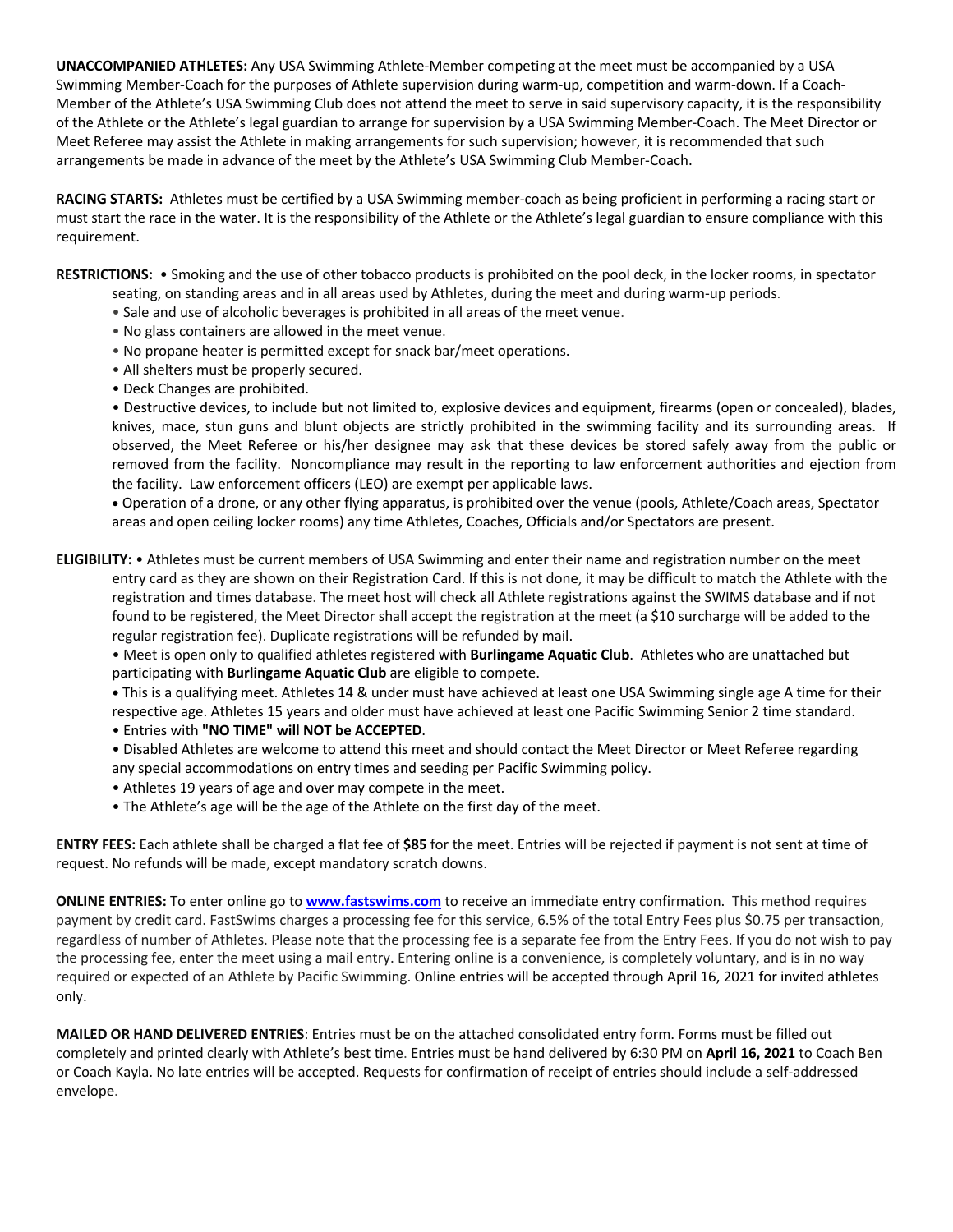### **Make check payable to**: **Burlingame Aquatic Club**

# **Hand deliver entries to: BAC Swim Meet PO Box 281 Burlingame, CA 94011**

**CHECK-IN:** The meet shall be pre-seeded. Athletes shall report to the bull-pen area at their scheduled time for each event.

**SCRATCHES:** Any Athletes not reporting for or competing in an individual timed final event that they have entered shall not be penalized.

### **AWARDS:** None.

**ADMISSION:** Free.

**MISCELLANEOUS:** No overnight parking is allowed. Facilities will not be provided after meet hours. Spectators will need to remain outside of the pool facility and will not be allowed to set up chairs or personal shade.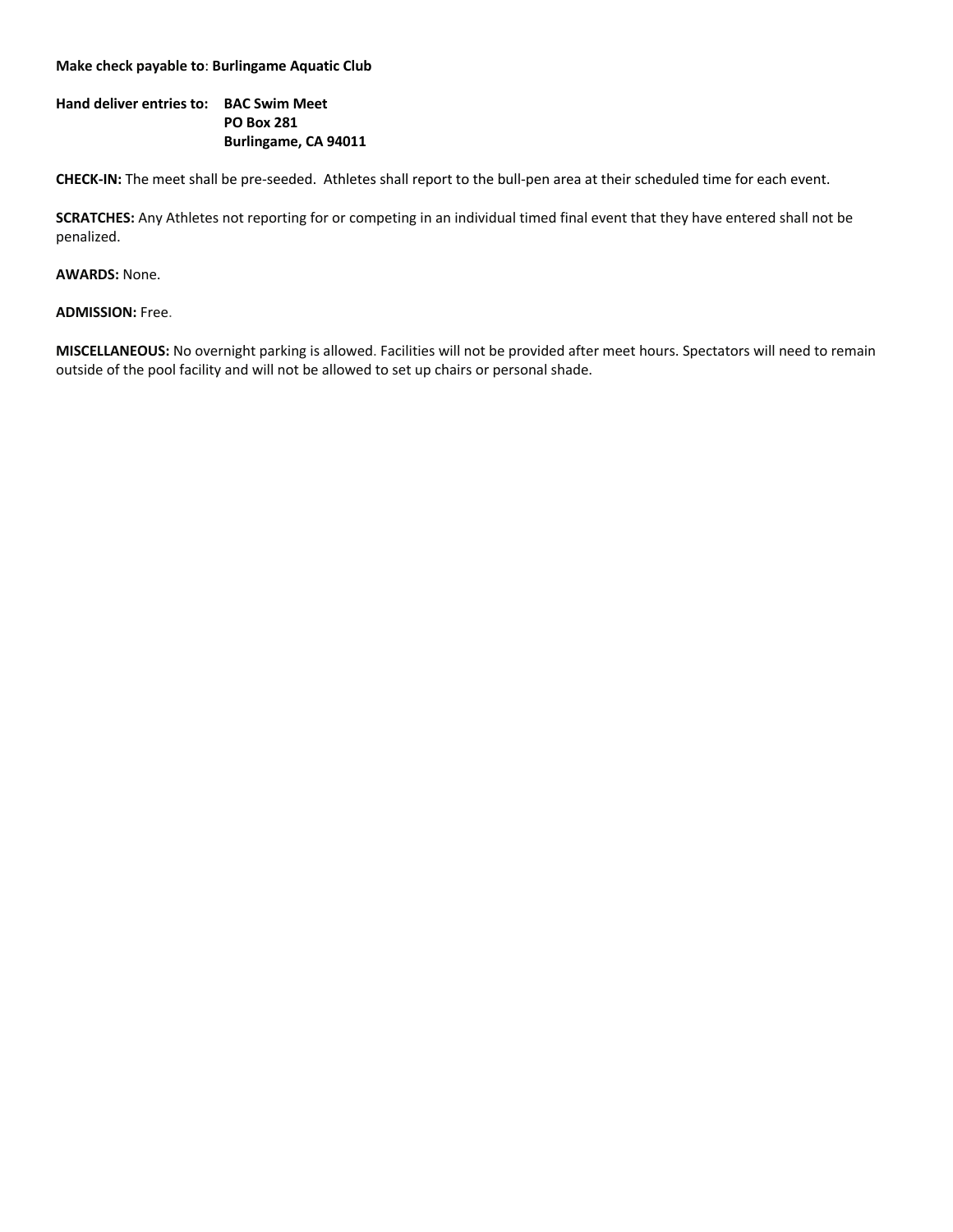## **EVENT SUMMARY:**

\*Will be swum as timed finals.

| Saturday, April 24 |                 |    |  |  |  |  |  |  |  |  |  |
|--------------------|-----------------|----|--|--|--|--|--|--|--|--|--|
|                    |                 |    |  |  |  |  |  |  |  |  |  |
| Girls              | Event           |    |  |  |  |  |  |  |  |  |  |
| 1                  | Open 500 Free   | 2  |  |  |  |  |  |  |  |  |  |
| 3                  | 11&O 200 Back   | 4  |  |  |  |  |  |  |  |  |  |
| 5                  | Open 100 Breast | 6  |  |  |  |  |  |  |  |  |  |
| 7                  | 11&O 200 Flv    | 8  |  |  |  |  |  |  |  |  |  |
| 9                  | Open 100 Free   | 10 |  |  |  |  |  |  |  |  |  |
| 11                 | Open 200 IM     | 12 |  |  |  |  |  |  |  |  |  |

|                         | Saturday, April 24   |    |
|-------------------------|----------------------|----|
| <b>Prelims Flight A</b> |                      |    |
| irls                    | Event<br><b>Boys</b> |    |
| 1                       | Open 500 Free        | 2  |
| 3                       | 11&O 200 Back        | 4  |
| 5                       | Open 100 Breast      | 6  |
| 7                       | 11&O 200 Fly         | 8  |
|                         |                      |    |
| 9                       | Open 100 Free        | 10 |
| L1                      | Open 200 IM          | 12 |
|                         |                      |    |
|                         |                      |    |

| Saturday, April 24            |                 |    |  |  |  |  |  |  |  |  |  |
|-------------------------------|-----------------|----|--|--|--|--|--|--|--|--|--|
| Finals                        |                 |    |  |  |  |  |  |  |  |  |  |
| Girls<br>Event<br><b>Boys</b> |                 |    |  |  |  |  |  |  |  |  |  |
| 29                            | Open 500 Free   | 30 |  |  |  |  |  |  |  |  |  |
| 31                            | 11&O 200 Back   | 32 |  |  |  |  |  |  |  |  |  |
| 33                            | Open 100 Breast | 34 |  |  |  |  |  |  |  |  |  |
| 35                            | 11&O 200 Fly    | 36 |  |  |  |  |  |  |  |  |  |
| 37                            | Open 100 Free   | 38 |  |  |  |  |  |  |  |  |  |
| 39                            | Open 200 IM     | 40 |  |  |  |  |  |  |  |  |  |

| Sunday, April 25        |                         |             |
|-------------------------|-------------------------|-------------|
| <b>Prelims Flight A</b> |                         |             |
| <b>Girls</b>            | Event                   | <b>Boys</b> |
| 41                      | 11&O 400 IM             | 42          |
| 43                      | Open 200 free           | 44          |
| 45                      | Open 100 Fly            | 46          |
| 47                      | Open 50 Free            | 48          |
| 49                      | 11&O 200 Breast         | 50          |
| 51                      | Open 100 Back           | 52          |
|                         |                         |             |
|                         | Sunday, April 25        |             |
|                         | <b>Distance Session</b> |             |
| <b>Girls</b>            | Event                   | <b>Boys</b> |
| 53                      | 11&O 1650 Free*         | 54          |

| 41      | 11&O 400 IM             | 42          | Sunday, April 25 |                         |             | 71 | 11&O 400 IM     | 72 |
|---------|-------------------------|-------------|------------------|-------------------------|-------------|----|-----------------|----|
| 43      | Open 200 free           | 44          |                  | <b>Prelims Flight B</b> |             | 73 | Open 200 free   | 74 |
| 45      | Open 100 Fly            | 46          | <b>Girls</b>     | Event                   | <b>Boys</b> | 75 | Open 100 Fly    | 76 |
| 47      | Open 50 Free            | 48          | 55               | 11&O 400 IM             | 56          | 77 | Open 50 Free    | 78 |
| 49      | 11&O 200 Breast         | 50          | 57               | 12&U 100 IM*            | 58          | 79 | 11&O 200 Breast | 80 |
| 51      | Open 100 Back           | 52          | 59               | Open 200 free           | 60          | 81 | Open 100 Back   | 82 |
|         |                         |             | 61               | Open 100 Fly            | 62          |    |                 |    |
|         | Sunday, April 25        |             | 63               | Open 50 Free            | 64          |    |                 |    |
|         | <b>Distance Session</b> |             | 65               | 11&O 200 Breast         | 66          |    |                 |    |
| iirls l | Event                   |             | 67               | 12&U 50 Breast*         | 68          |    |                 |    |
|         |                         | <b>Boys</b> | 69               | Open 100 Back           | 70          |    |                 |    |
|         | 53 11180 1650 Free* L   | 54          |                  |                         |             |    |                 |    |

| Sunday, April 25        |             |              |                  |                         |             |  |
|-------------------------|-------------|--------------|------------------|-------------------------|-------------|--|
| <b>Prelims Flight A</b> |             |              |                  |                         |             |  |
| Event                   | <b>Boys</b> |              |                  |                         |             |  |
| 11&O 400 IM             | 42          |              | Sunday, April 25 |                         |             |  |
| Open 200 free           | 44          |              |                  | <b>Prelims Flight B</b> |             |  |
| Open 100 Fly            | 46          | <b>Girls</b> |                  | Event                   | <b>Boys</b> |  |
| Open 50 Free            | 48          | 55           |                  | 11&O 400 IM             | 56          |  |
| 11&O 200 Breast         | 50          | 57           |                  | 12&U 100 IM*            | 58          |  |
| Open 100 Back           | 52          | 59           |                  | Open 200 free           | 60          |  |